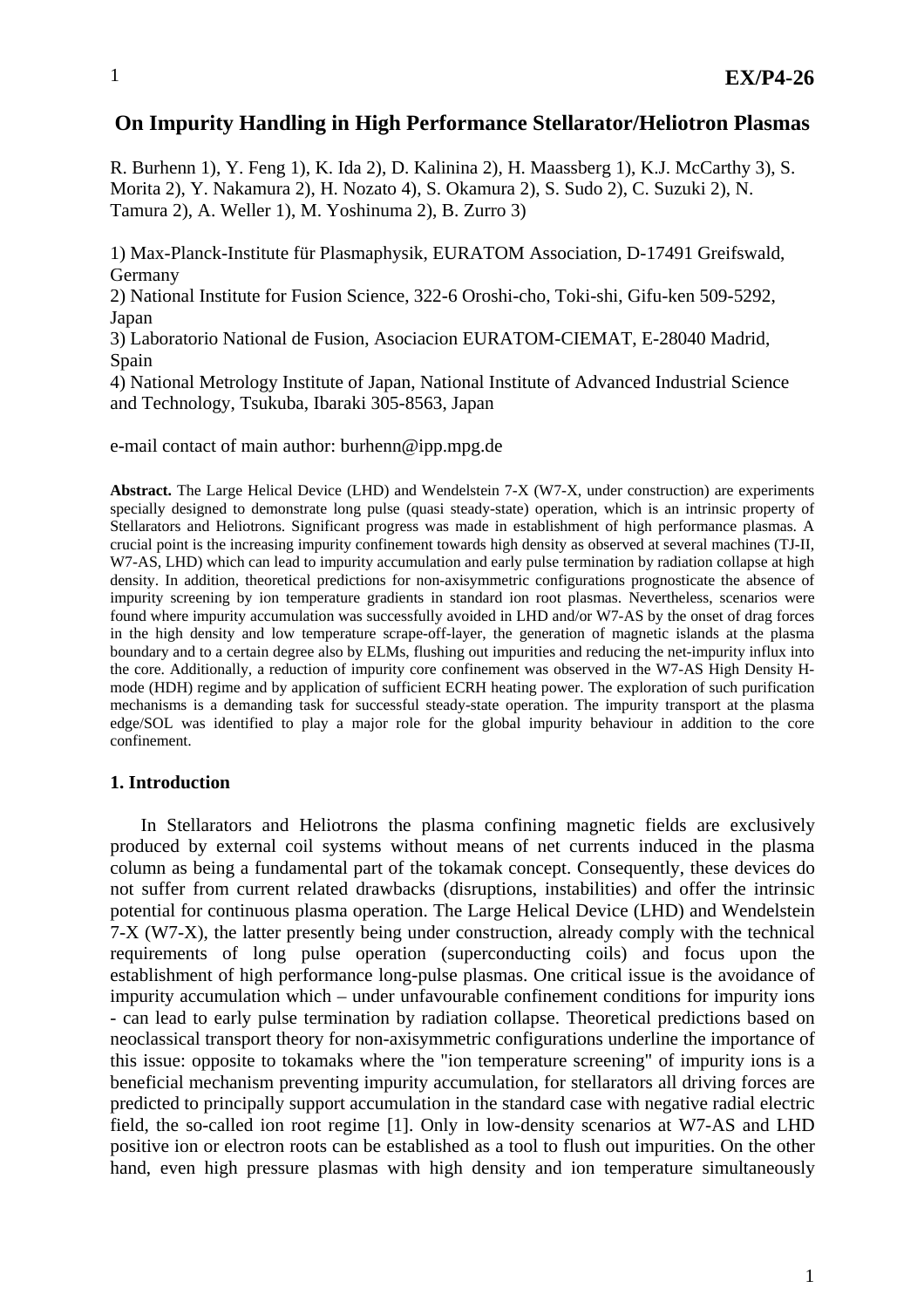achieved within one discharge are interesting candidates for high performance operation but might be afflicted with impurity problems. The relevance of the unfavourable predictions for helical devices finally depends on the predominantly neoclassical or turbulent character of the plasma. However, neoclassical ion transport increases with temperature and might gain more and more of importance in fusion relevant plasmas at high temperatures. For this reason, exploration of favourable scenarios capable of preventing impurity accumulation becomes important. The establishment of proper ambipolar or driven radial electric fields and simultaneously the reduction of impurity influx at the plasma edge is required for long-pulse impurity control. The same issue is of course of relevance for helium exhaust in future devices. In this work an inter-machine comparison of selected purification processes is presented in the frame of the International Stellarator/Heliotron Profile Database (ISHPDB) activities in order to prepare the physics basis for long pulse operation in Stellarators/Heliotrons.

#### **2. Observed Trends for Impurity Confinement**

For low density plasmas, impurity transport studies analyzing the temporal and spatial evolution of impurity radiation in response of transient impurity sources (laser blow-off, impurity doped pellet injection etc.) reveal poor impurity confinement in TJ-II and LHD  $(n_e<10^{19}m^{-3})$  as well as in W7-AS  $(n_e<5x10^{19}m^{-3})$  [2,3,4]. This was attributed to either strong turbulent transport (W7-AS, LHD [5,7]) or electron root features at low collisionality (LHD [6]). Consistently, the plasma discharges could be maintained without any accumulation of intrinsic impurities.

Additionally, a clear density dependence of the impurity confinement emerges during dedicated density scans in TJ-II, W7-AS and LHD [2,3,4] due to an increasing ratio of inwards convection v to diffusion coefficient D in the bulk plasma and thus longer confinement times at higher density as shown in FIG.1. This was partly attributed to a density dependence of D in W7-AS consistent with a scaling of the aluminium confinement time  $\tau_{Al} \propto a_p^{2.4} \cdot \hat{n}_e^{1.2} \cdot B^{0.3} / P_{ECRH}^{0.8}$  (plasma radius a<sub>p</sub>, central electron density  $\hat{n}_e$  < 5.10<sup>19</sup> m<sup>-3</sup>,



*FIG. 1. Impurity confinement time vs. density in TJ-II, LHD,W7-AS*

magnetic field B, electron cyclotron radiation heating (ECRH) power  $P_{ECRH}$ ) and a density and density gradient dependent inwards convection velocity v in LHD [7]. In LHD, which has a large flexibility in changing the ambipolar radial electric field Er by controlling the effective ripple and the magnetic topology, the impact of  $E_r$  on impurity transport was studied [6,8]. Consistently, a radial electric field evolving gradually from positive (outward flow of impurities) to negative (inward flow) values with growing density was found. In addition, a reduction of turbulent transport in both machines at higher density is assumed to account for the density scaling of the impurity behaviour. Although direct evidence of turbulent transport is difficult, there are some convincing indications pointing to the essential role of anomalous impurity transport,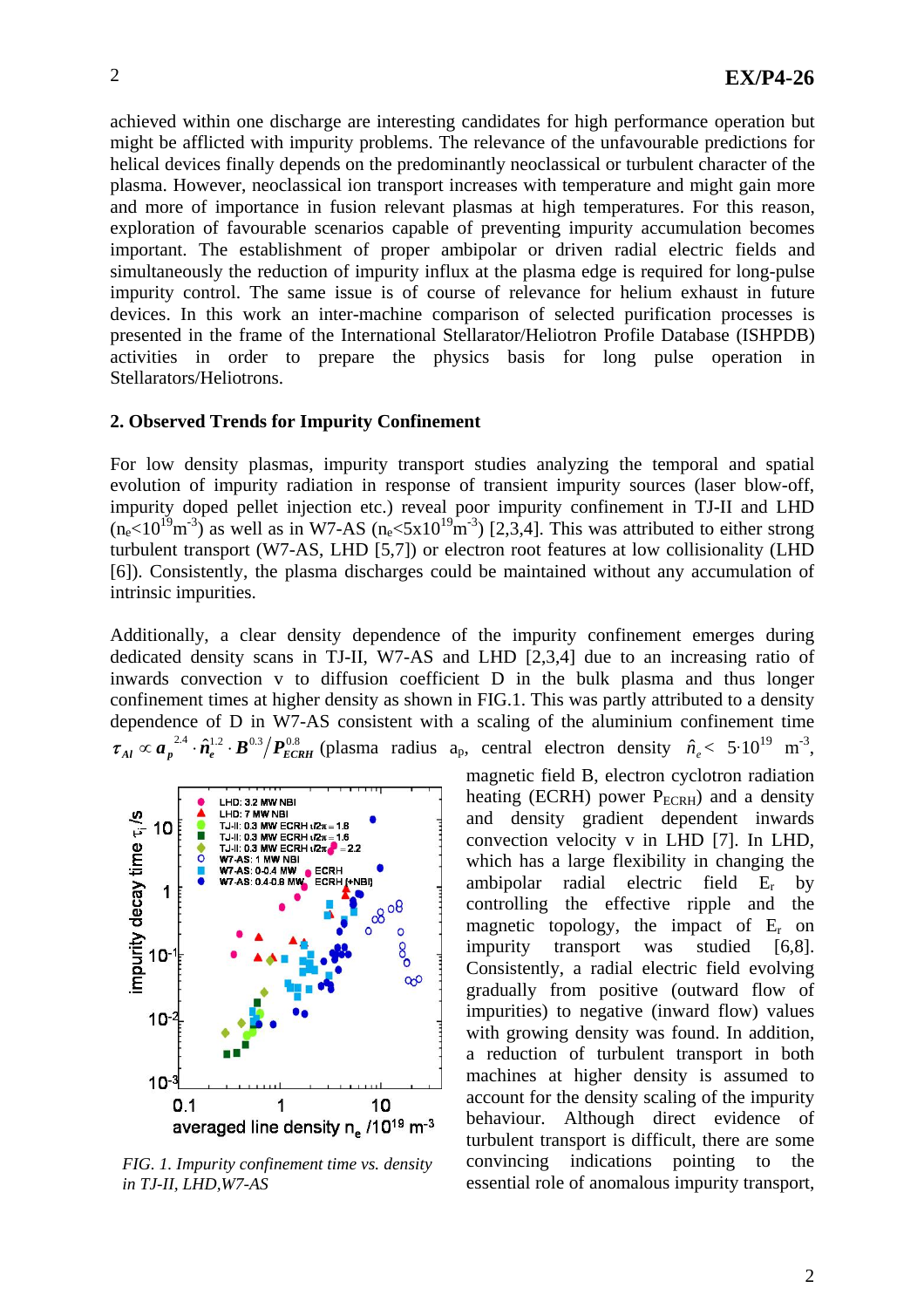

*FIG. 2. Impurity radiation in 0.5 MW NBIheated W7-AS plasmas at constant density of 0.87 (brown and light blue ,#42721/42714) / 1.05 (dark blue, #42709) / 1.15 (red, #42706) /*  $1.25 \cdot 10^{19}$  m<sup>-3</sup> (green, #42698). The dashed line *indicates 40% of heating power [9].* 

in particular at lower and medium density [4,5]: 1. The impurity diffusion coefficient D decreases with density (W7-AS) or is independent of density (LHD). This is in contrast to conventional neoclassical scaling, which predicts an increase of D with density for both cases. Transport simulations at LHD [5,7] reveal diffusion coefficients being one order of magnitude enhanced over the

neoclassical level for low and medium density. Towards high densities experimental and neoclassical D's seem to approach each other. 2. At W7-AS both impurity and energy confinement obey quite similar dependences on global parameters (density, heating power etc.) suggesting common driving mechanisms.

The consequences of the unfavourable impurity confinement at high density manifest themselves in radiation losses that steadily rise throughout the pulse duration by accumulating impurity ions [4,6]. At fractions of radiation power losses larger than 40-50% of the heating power the plasma energy starts to degrade in W7-AS and the discharge terminates by radiation instability (FIG. 2.). The maximum achievable pulse length becomes therefore a function of the electron density for a given heating power and impurity concentration. The high MHD stability limits do not restrict the operational range in these discharges and are not responsible for the energy degradation. Hence, the radiation losses determine the density limit in W7-AS, which – in contrast to tokamaks - is a soft limit and depends on heating power and impurity concentration. Therefore, both, degradation of impurity confinement in the bulk plasma as well as screening of impurity influx at the edge are of equal necessity for successful long-pulse operation.

### **3. General Approaches for Reduction of Impurity Radiation Losses**

### **3.1. Reduction of Impurity Sources**

Generally, impurity accumulation does not necessarily lead to a radiation collapse if the influx is kept small: for densities  $n_e > 5x10^{19} m^{-3}$  successive onset of accumulation is observed in W7-AS limiter ECRH discharges due to an overall reduction of D and increase of  $v_{\text{inward}}/D$  in particular at the plasma boundary, where the usually peaked profiles of D have their smallest values. Central fluorine radiation continued rising while the fluorine influx was kept constant by an external gas valve in W7-AS. This behaviour could be well simulated by means of a reduced D at higher density, which is assumed to be a consequence of reduced turbulent transport. However, the simulations predict a saturation of the power loss after a time constant of 1.7s (longer than the technically limited pulse length of 1s) which is determined by the edge diffusion coefficient. Extrapolation to 1.7s reveals a saturation level for the radiation loss of 40% of the heating power in this particular case, which is marginally below the level where degradation of the plasma energy by total radiation losses is expected. Because the final saturation level is directly related to the impurity source strength, an accumulating plasma can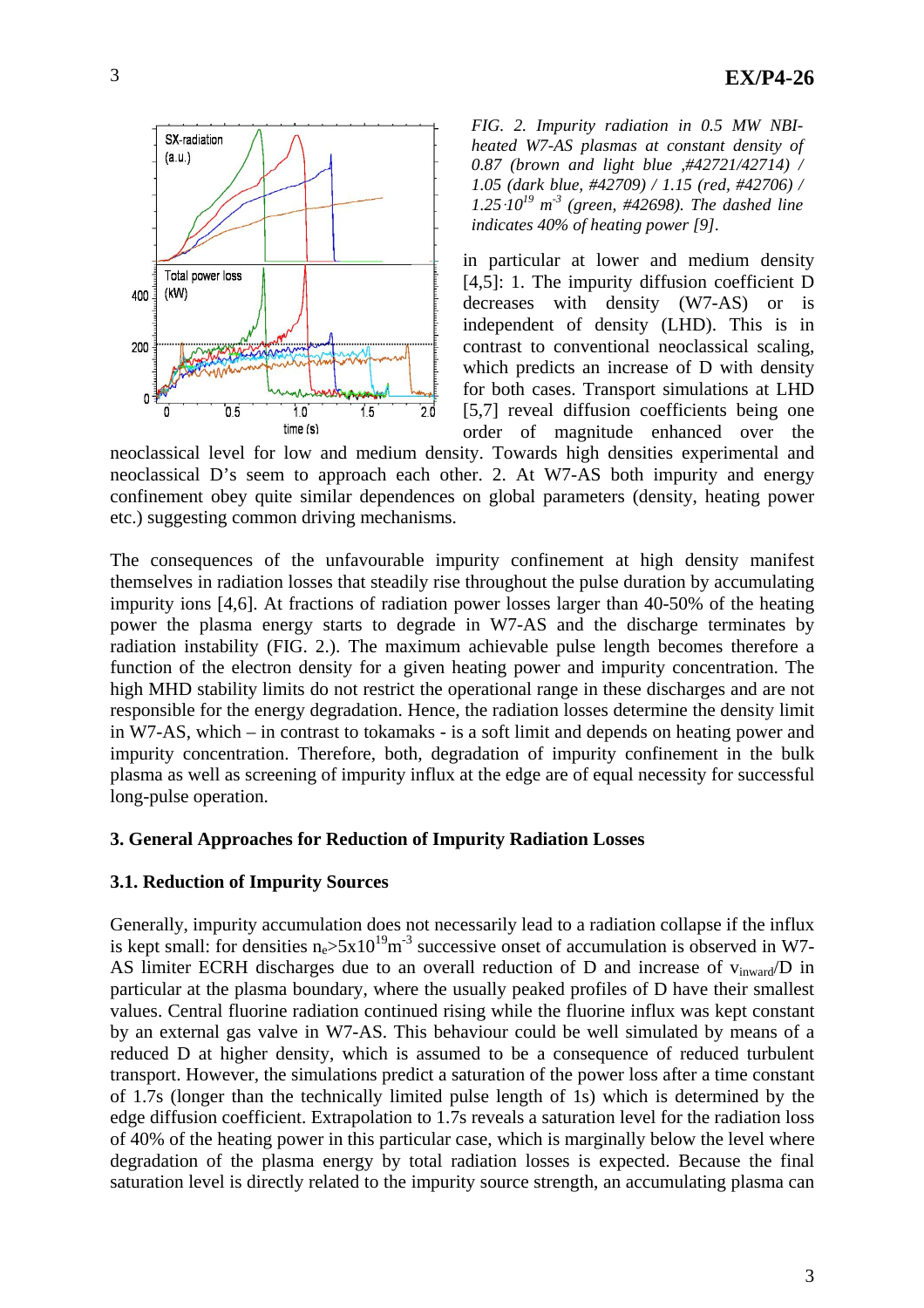

*FIG. 3. Evolution of impurity radiation in plasmas with different density and heating power (#43133,43134, 43140, 43143, 43144).* 

principally be maintained stationary if the sources can be kept sufficiently small. This can be achieved by carefully shielding the plasma facing in-vessel components as a first "passive" approach (more sophisticated scenarios see sec. 4). The radiation losses are mainly dominated by VUV radiation from low/medium ionization states and therefore inversely scaling with the electron temperature. Sufficient heating power can avoid early limitation of the pulse length.

## **3.2. Utilization of Power Degradation of Impurity Confinement**

Utilization of the power dependence of the impurity confinement time (see confinement time scaling in section 2 and power degradation of impurity confinement in FIG. 1.) is a pragmatic tool to exert influence on the impurity concentration. The degradation of confinement at higher ECRH power is a consequence of enhanced D in W7-AS and both, enhanced D and changing v in TJ-II, which might indicate an increased anomalous transport. As demonstrated in W7-AS-discharges with three consecutive ECRH heating power steps performed at five different densities, accumulation can be successfully suppressed by application of sufficient heating power, e.g. 1.2 MW at a central density of  $9.10^{19}$  m<sup>-3</sup> (FIG. 3.). This corresponds to a volume-averaged power density of approximately  $1MW/m<sup>3</sup>$ . The existing restriction of ECRH heating to densities below the cut-off density  $(1.2 \cdot 10^{20} \text{ m}^{-3}$  for 140GHz ECRH second harmonic X-mode resonant absorption) can possibly be overcome by new microwave heating scenarios such as the Electron-Bernstein Wave heating (EBW). The Electron-Bernstein waves are excited via the O-X-B mode conversion process and extends the operational density range with no upper limit. This heating scenario might pave the way for high density ECRH operation and the utilization of power degradation even at high density [10].

## **4. Particular Purification Features in High Performance Plasmas**

Numerous improved confinement modes at medium and high density were observed in helical devices, such as e.g. High  $T_i$  (-like) mode at HELIOTRON E and CHS, edge transport barrier (ETB) and Reheat-mode (improved L-mode) plasmas at CHS, H-mode like transitions and Super Dense Core plasmas in LHD, and optimum confinement (OC, earlier:H-NBI) as well as H/HDH-mode plasmas in W7-AS. Some of them are affected by impurity accumulation phenomena which often prevent them from stationary performance – some of them don't. Nevertheless, the comparison of these scenarios might disclose potential ways out of the dilemma and are discussed below.

# **4.1. Impurity Influx Shielding in the Edge/SOL of Divertor Plasmas**

Both, the helical divertor in LHD and the island divertor in W7-AS (and W7-X) demonstrate favourable impact on the impurity retention [11,12] in the SOL. Generally in both, tokamaks and non-axisymmetric devices, the parallel ion temperature gradient along the separatrix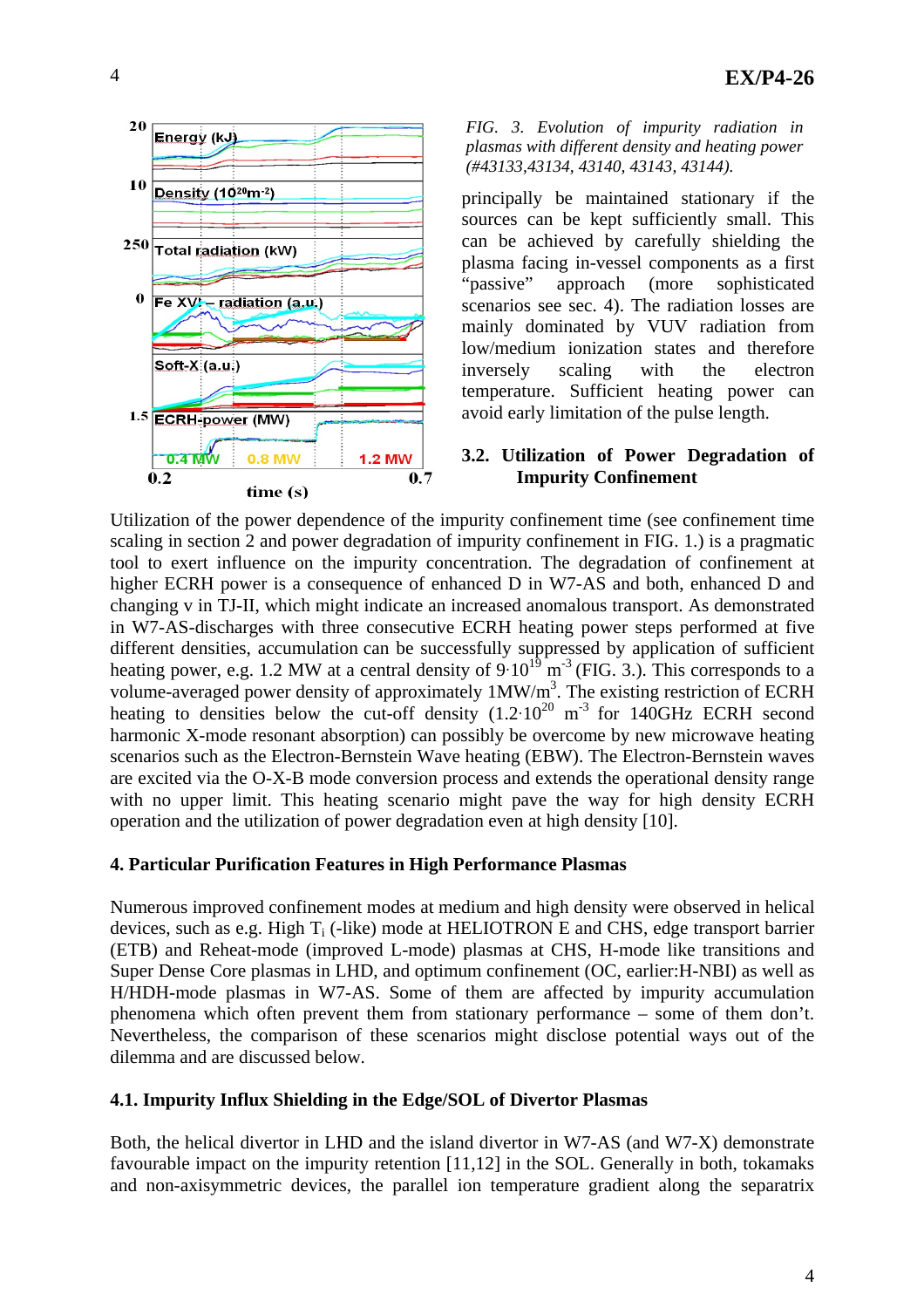("upstream") to the lower temperature in front of the divertor plates ("downstream") causes a competition between downstream directed frictional plasma flow flushing the impurity ions back to the divertor plates and parallel upstream directed impurity flux induced by thermal forces on the impurity ions. The latter depends on the temperature gradient ( $\propto \nabla T_i$ ) and, via the collision frequency, quite sensitively on  $T_i (\propto T_i^{3/2})$ . A reduction of the impurity influx can be achieved by reduction of  $\nabla T_i$  or  $T_i$ . When the parallel heat conduction governs the energy transport in the SOL like in tokamaks, there is no direct way to control  $\nabla T_i$  and  $T_i$ independently. A reduction of  $T_i$  will cause steepening of the temperature gradient, yielding no net effect of reducing the impurity influx. Non-axisymmetric divertors based on islands, however, have the potential to decrease  $\nabla T_i$  and  $T_i$  simultaneously by additional cross-field heat transport through the islands which grows with density and acts like a supplementary bypass between up- and downstream positions. This causes a strong reduction of the parallel conductive heat flux  $({}_{\infty}T_1^{5/2})$  and finally of the thermal impurity influx. As a consequence, the impurity density at the separatrix as well as the impurity influx into the core region [11] is decreased. In detail, this might differ depending on the real geometry of the divertor structure.

This impurity screening mechanism was well simulated by the EMC3/EIRENE code and experimentally demonstrated in the SOL of W7-AS during the HDH-mode [11] and also in the edge ergodic and surface layer of LHD [12]. With the onset of the HDH mode in W7-AS at central densities of  $1.5-2.2 \cdot 10^{20}$  m<sup>-3</sup> (P<sub>NBI</sub> = 1-3.5MW) and edge densities above  $1-2.10^{19}$  m<sup>-3</sup> the impurity influx remarkably reduces and enables stationary operation at high density up to  $4.10^{20}$  m<sup>-3</sup> without accumulation - which was not possible before. An essential ingredient for achieving high edge density (and low edge temperature) was the use of strong gas puffing. This transiently forces the formation of a broad H-mode like density profile with steep edge gradients. Large negative radial electric fields  $E_r/T_i$  at the plasma boundary, suppressed fluctuation activity and the resulting reduced edge transport are stabilizing the HDH-mode self-consistently. In LHD, the trend for accumulation in long pulse experiments  $(P_{NBI} = 1.5MW)$  at medium density (accumulation window 1.0-2.7 $\cdot 10^{19}$  m<sup>-3</sup>) was stopped beyond a relatively low (compared to W7-AS) power dependent line averaged density of  $2.7 \cdot 10^{19}$  m<sup>-3</sup>. However, the impurity core confinement time (impurity pellet injection experiments) still remains long (!) beyond the accumulation window, indicating that the onset of purification is not exclusively determined by the core confinement: the injection experiments are sensitive to the core confinement whereas the global intrinsic impurity behaviour might be dominated by edge shielding processes, which is no contradiction. Likewise, the Super Dense Core (SDC) plasmas with internal diffusion barrier  $(n_e(0)=5.6 \cdot 10^{20}$  $m<sup>-3</sup>$ , T<sub>e</sub>(0)=660-850 eV) obtained in LHD by frequent pellet injection in the presence of a helical divertor or the local island divertor (LID) do obviously not suffer from enhanced radiation, although impurity accumulation and long impurity confinement was observed [13,14,15]. In both cases a very effective shielding of the impurity influx in LHD is suggested which can most likely be assigned to the same intrinsic edge screening as discussed above, so that the observations at LHD and W7-AS seem to be consistently explainable by the same screening mechanism.

In the long pulse experiments at LHD even with densities inside the accumulation window impurity control is also successively demonstrated during generation of a  $n/m = 1/1$  magnetic island near the plasma edge by means of external perturbation coils. After application of the perturbation field the initially rising central radiation decreases remarkably on a large time scale, the radiation profile centrally dropping from peaked to hollow. This may be interpreted as the consequence of a significantly reduced impurity influx [6], the exact mechanism still being under discussion. During additional operation of the LID in the magnetic island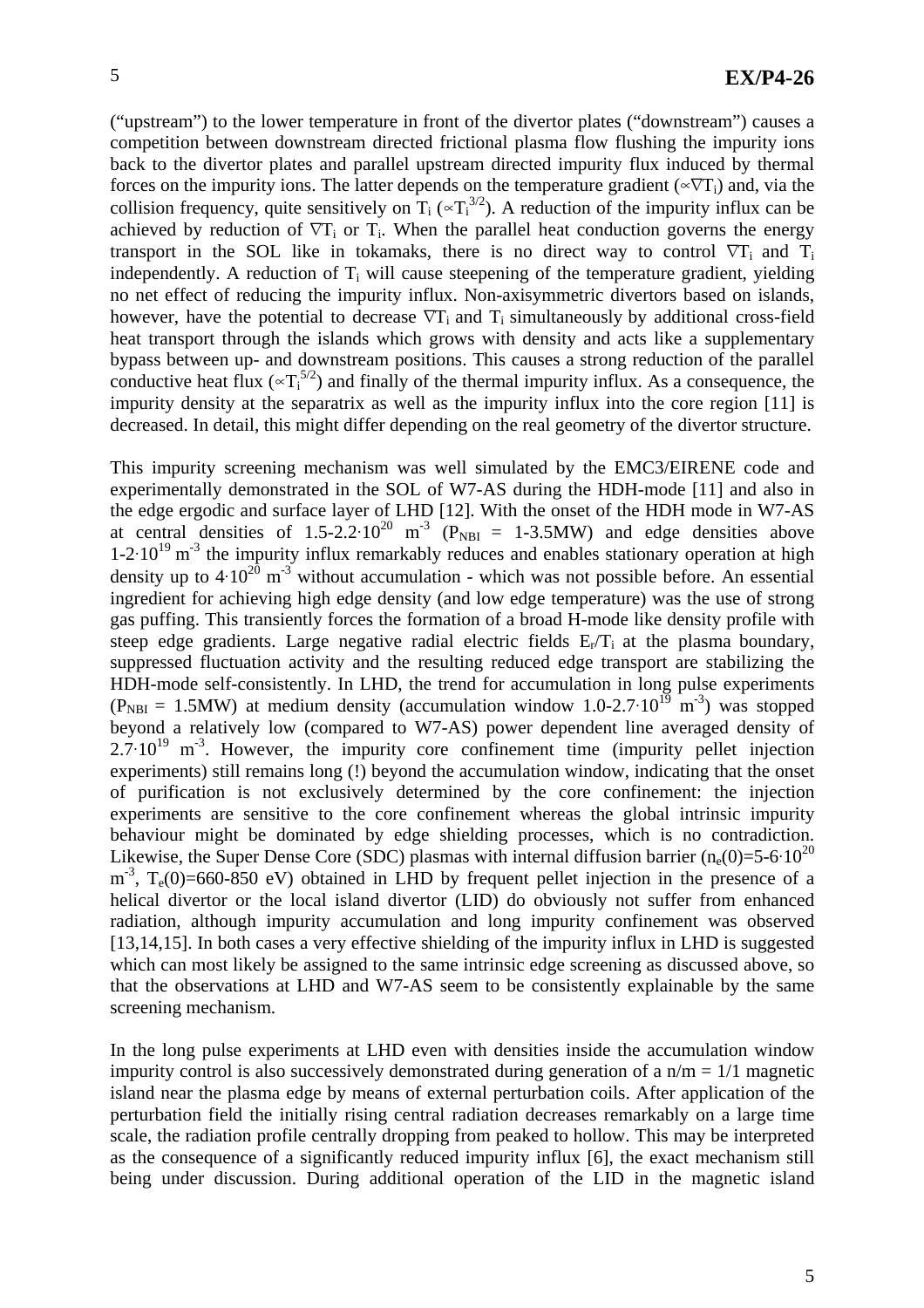configuration a positive radial electric field with a strong shear was produced at the plasma edge by electron loss to the LID, triggering an internal transport barrier (ITB) and reducing the impurity influx [8]. All these phenomena stress the relevance of impurity edge transport for successful prevention of excessive radiation losses and stationary performance - in addition to the core confinement.

## **4.2. Degradation of Impurity Core Confinement at High Density**

Simultaneously with the onset of the screening of impurity influx into the W7-AS HDH plasma, also the impurity core confinement drops dramatically at high density (see FIG. 1.) in contrast to LHD. With the onset of the HDH mode the density profile suddenly flattens whereas the temperature profiles remain peaked. Both improved energy and degraded impurity core confinement (measured by impurity injection technique) could be demonstrated [4], which is favorable for fusion devices but difficult to achieve simultaneously. At these high densities impurity transport simulations for HDH reveal nearly neoclassical character. One of the reasons for the sudden drop of impurity confinement is a reduced inward core convection which is neoclassically consistent with the flattening of the density profiles. However, neoclassical simulations additionally predict strong inwards directed impurity fluxes being inferred by the strong edge density gradients. This was experimentally substantiated by derivation of a narrow layer of strong negative radial electric field  $E_r/T_i$  from the edge pressure profile, driving the inwards flux. The existence of this layer is predicted to cause long impurity confinement times in contrast to the observations. Finally, the introduction of an artificially enhanced impurity edge diffusion coefficient, representing some still unknown transport mechanisms locally counteracting the impurity inwards convection, was necessary to match the extremely small observed impurity confinement times (down to 10ms). Code calculations show that changes of this anomalous edge diffusion coefficient and hence changes in the two balancing edge transport processes have substantial impact on the global impurity confinement – ranging from extremely short to nearly infinite impurity confinement times. This additionally underlines the importance of edge/SOL transport for the global impurity confinement. However, the achievement of HDH properties also in high-ß limiter plasmas indicates that a divertor configuration might not necessarily be a prerequisite.

#### **4.3. Impact of Edge Localized Modes (ELMs)**



At W7-AS, two improved edge confinement modes exist at medium density (approx.  $8.10^{19}$  m<sup>-3</sup>) which do not benefit from impurity screening inferred by high SOL collisionality as described in section 4.1 and have to utilize other mechanisms: 1. The normal H-mode has flat core density profiles and steep edge gradients similar to HDH, but not as high edge density and low edge temperature as needed for effective friction induced edge screening. 2. The standard ion root

*FIG. 4. W7-AS discharge #56156 with transition from Hmode to H\*-mode (around 0.37s) and then to HDH-mode*   $(around \ 0.5s)$ . (a) Plasma energy  $W_p$ ,  $H_q$ <sup>*(b) average*</sup> *density Ne, electron temperature derived from SXradiation*  $T_{e, SX}$ , (c) NBI and total radiation power, (d) SX*radiation power and FeXVI line radiation, (e) derivative of bolometer and SX radiation power.*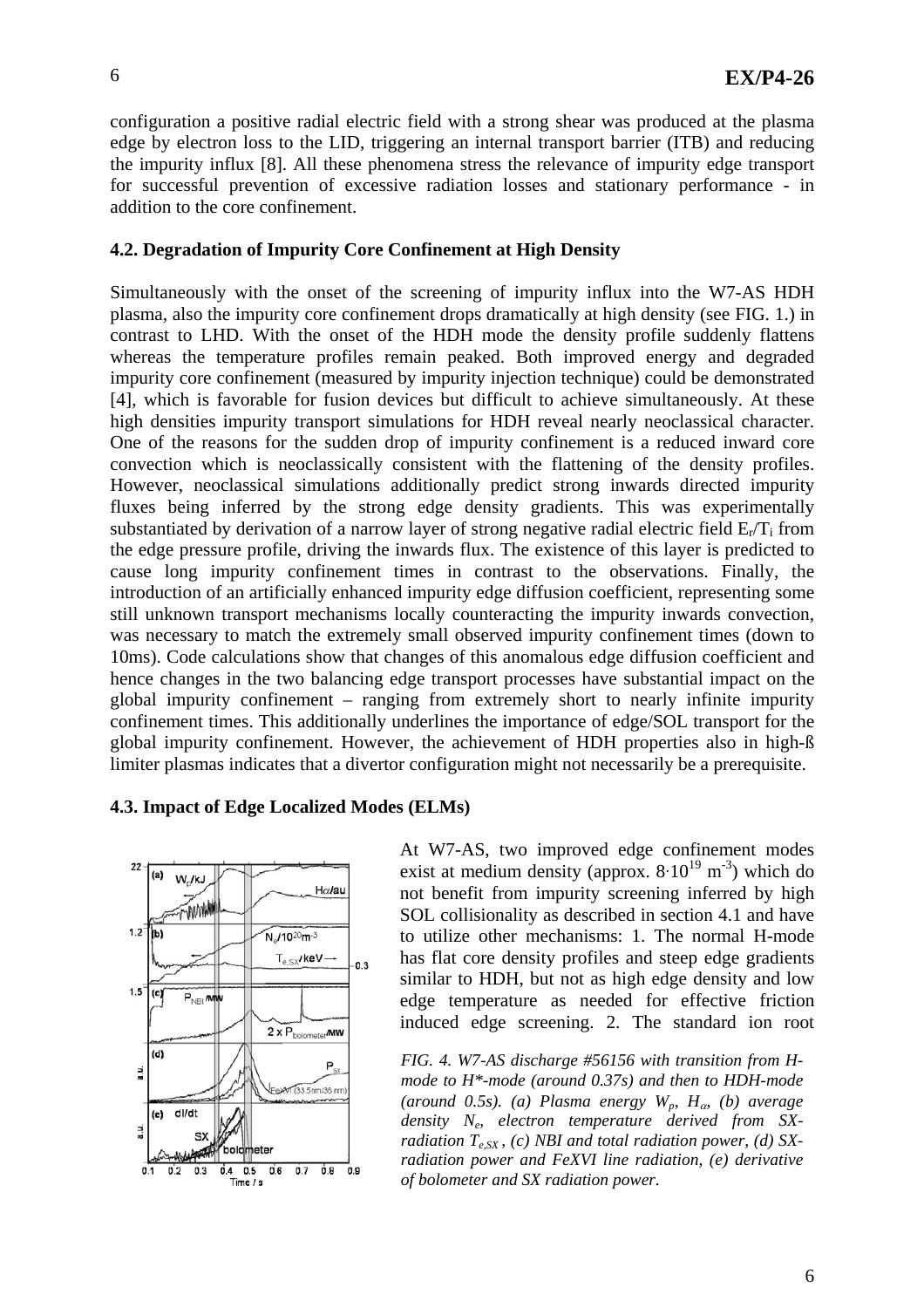optimum confinement regime (OC, similar to High  $T_i$  modes in CHS and HELIOTRON E [16]) with peaked density profiles, inward shifted density gradients (often larger than in ELM free H-modes (H\*)), low recycling and broad ion temperature profiles. In the normal H-mode the already long impurity confinement according to the density scaling is even enhanced, and the absence of ELMs (ELM free H-mode H\*) leads to an exponential increase of radiation provoking an abrupt termination of the pulse. If the density is ramped up quickly enough to more than  $1.5 \cdot 10^{20}$ m<sup>-3</sup>, again stationary operation without accumulation in the HDH-mode becomes possible (FIG. 4.). Nevertheless, the residence time in the H\*-mode has to be kept short in order to avoid enrichment of the core plasma by impurity ions and thus the onset of energy degradation by enhanced radiation before reaching the HDH regime. The NBI-heated OC-regime is also afflicted by accumulation but cannot be treated by rigid procedures such as strong impurity puffing as discussed in section 4.1. The OC-regime is the result of a complex bifurcation process evolving gradually on a particle transport time scale under defined conditions for NBI heating power, density, recycling and additional ECRH-power for density control. The highest ion temperatures and longest energy confinement times at W7-AS were achieved in this regime, which was found to behave almost neoclassically.

In both modes ELMs develop with a large variation in their frequency in the H-mode and often a grassy character in OC plasmas, which might be utilized to prevent accumulation. The beneficial impact of ELMs on impurity concentration in H-modes but also their drawbacks for fusion reactors with respect to excessive power loads onto plasma facing in-vessel components are permanent subjects of investigations at tokamaks. During the last years, at TJ-II, LHD and W7-AS extensive studies on the nature of ELMs or ELM-like bursts in Stellarators/Heliotrons [17,18,19] were performed. With respect to the general trend for improved core impurity confinement at high density, however, it is worthwhile to elucidate also the role of ELMs as possible candidates for plasma purification in helical systems. FIG. 5. shows the onset of increasing core radiation (central channel of Soft-X-camera) starting with the formation of the H<sup>\*</sup>-mode and a flattening during the onset of frequent ELM activity. The time trace of the Al XII emission after a short aluminium laser blow-off injection reveals nearly no significant decay even in the phase with ELMs, indicating still long impurity confinement in the presence of saturating bulk radiation. Consistent to the experiences from tokamaks, these are indications that frequent ELMs have impact on the net impurity influx into the core plasma and can principally be helpful in the suppression of accumulation in both



high performance scenarios. Large single ELMs have significant impact on the edge radiation profiles but reveal less effective impurity shielding than frequent ELM activity. The challenging task is, of course, to identify windows in the configurational space to control the appearance of ELMs.

### **4.5. Summary**

Stellarators/Heliotrons have the intrinsic potential for continuous operation and focus on the achievement of

*FIG. 5. W7-AS discharge #21142 with L-H transition at 0.34s. (a) Plasma energy Wp, (b) ECRH heating and total radiation power, (c) average density, (d) radiation of central and edge (inside ELM pivot point) SX-diode, (e)Al XII radiation after Al laser blow-of) at 0.35s, (f)*  $H_a$